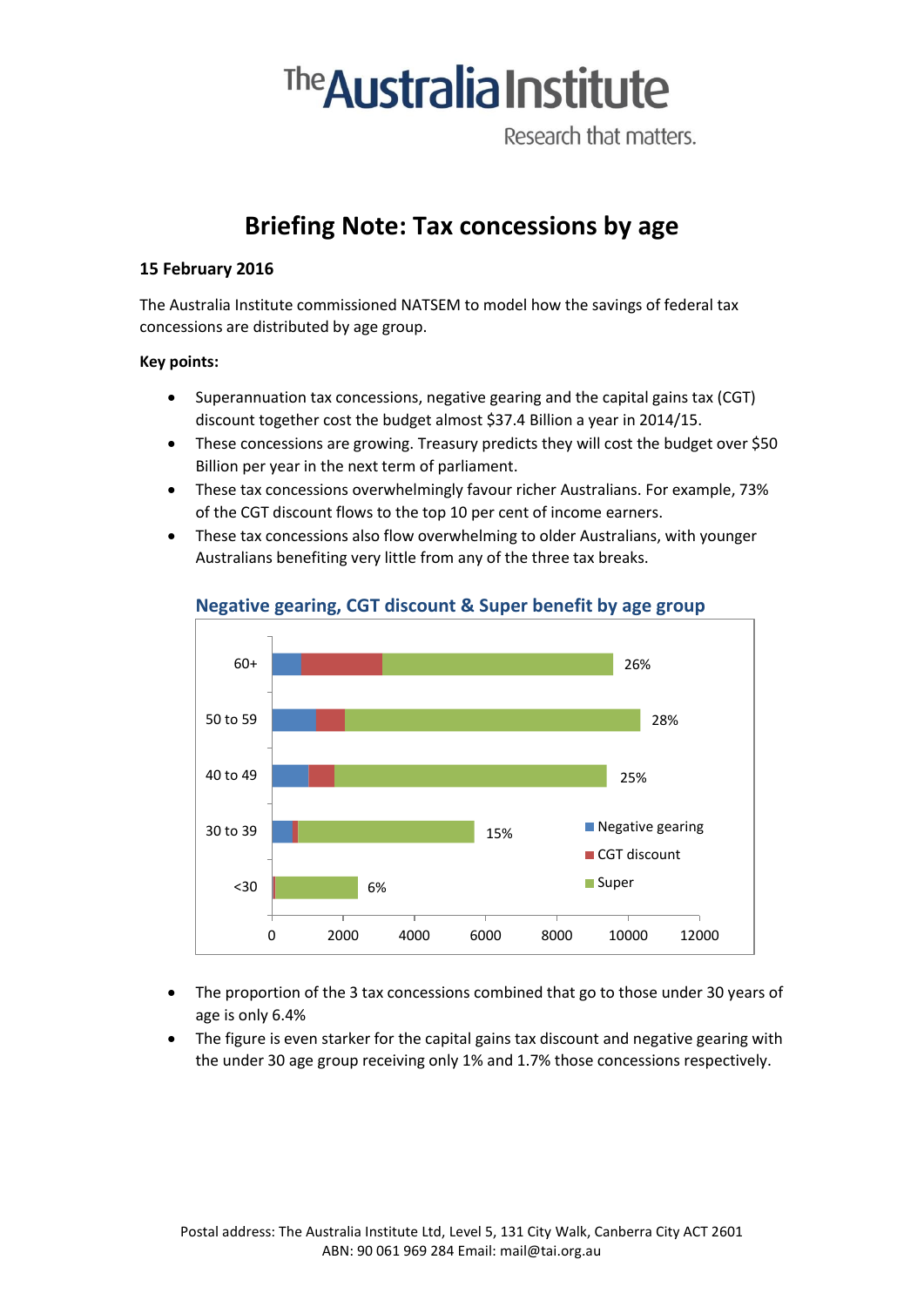**Negative gearing benefit by age group**



# **CGT discount benefit by age group**







Postal address: The Australia Institute Ltd, Level 5, 131 City Walk, Canberra City ACT 2601 ABN: 90 061 969 284 Email: mail@tai.org.au